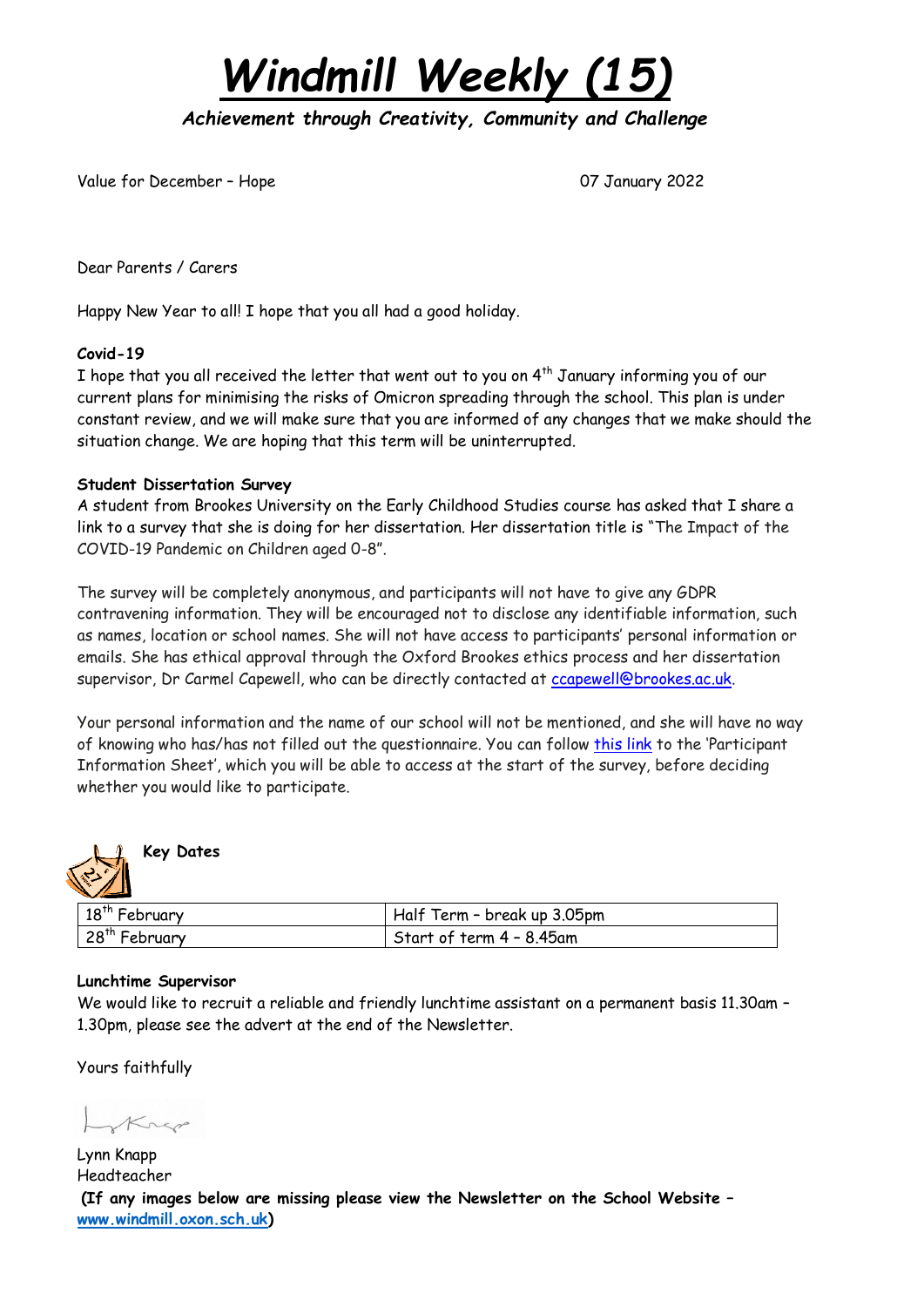# **LUNCHTIME SUPERVISOR**

**LUNCHTIME SUPERVISOR -** 11.30pm – 1.30pm, Monday – Friday. £9.25 per hour.

### **JOB DESCRIPTION**

To follow the aims and pursue the principles of the school.

To supervise children during the lunch hour, in both dining room and playground.

To carry out the duties designated by the senior supervisor.

To co-operate with the senior supervisor, cooks and teaching staff to ensure that lunchtime runs smoothly.

To act with discretion, never discussing children or staff outside school but referring people to the teaching staff or Head as appropriate.

To be aware of and comply with policies and procedures relating to behaviour, child protection, health, safety and security, confidentiality and data protection, reporting all concerns to an appropriate person.

To help with mopping up spills, and children and tidying the lunch room.

To relate to and play with the children, encouraging them to develop a variety of playground games.

To encourage good table manners, polite behaviour and responsibility among the children.

To be punctual and wear appropriate clothing.

To attend termly training sessions by arrangement.

**Please request an application form to be emailed to you by contacting office.2527@windmill.oxon.sch.uk.**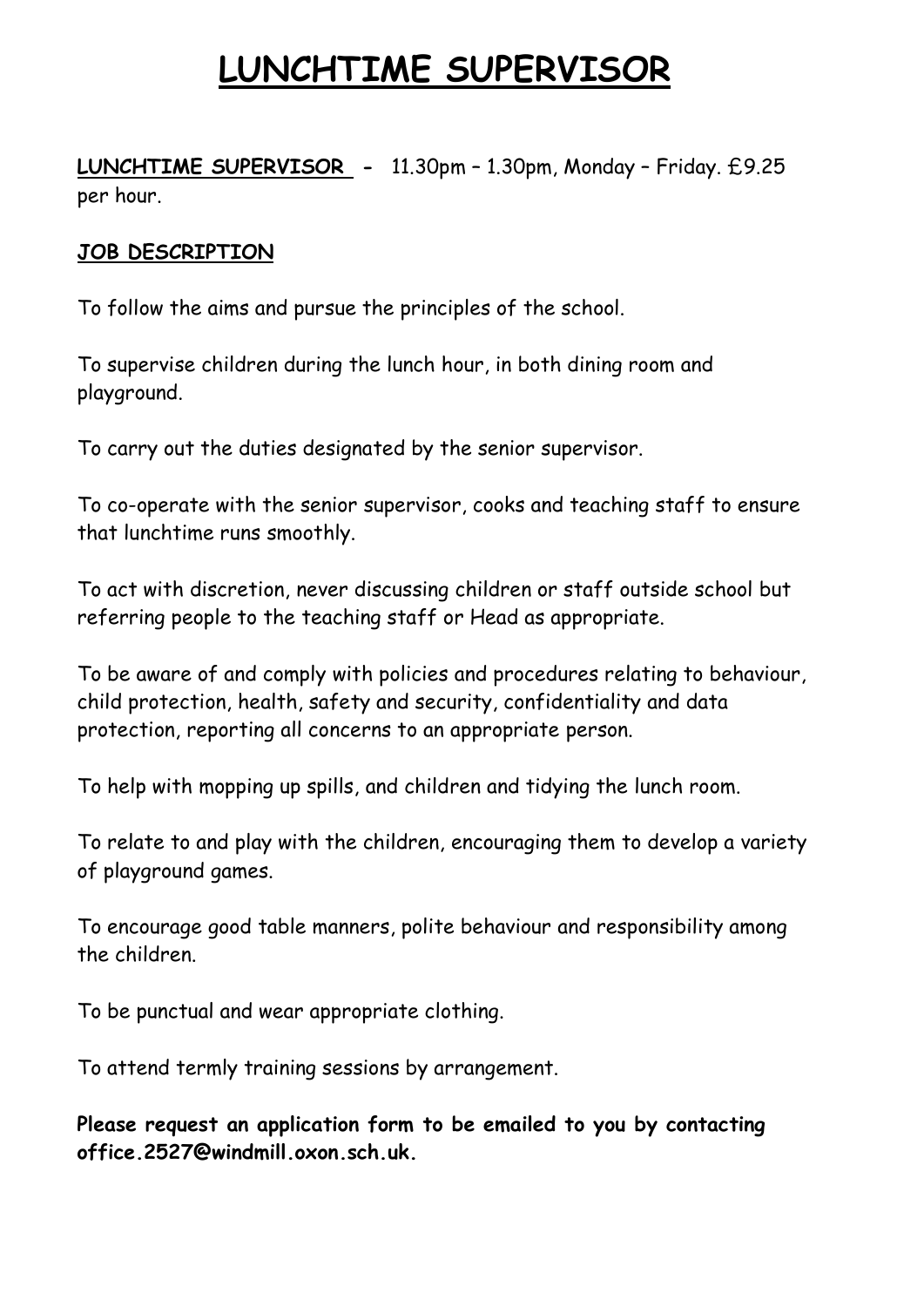### **HEADINGTON SCHOOLS PARTNERSHIP: extended learning for all ages**



#### 06.01.22

**SCIENCE OXFORD** The Science Oxford Centre, Stansfeld Park, Quarry Rd, OX3 8SB

**FAMILY DAYS** - sessions every Saturday at 10.00-12.00, 12.30-2.30 - up to two hours in the Exploration Zone and access to the 15 acres of woodland all day. Get brains buzzing in the Exploration Zone, wrap up for welly walks and spot our woodland wildlife, then warm up with gingerbread, mince pies and festive fayre at the #Skogen café! Saturday 15 January is sold out already - book quickly for Saturday 22 or 29 January

CREATIVE COMPUTING CLUB Saturday 15 January 10.00 - 11.30, 12.30-2.00, 3.00-4.30 for ages 9-12 Travelling Time Lords : take on time-tech in our 2022 coding challenge! Using Python and some super-cool electronics. turn a BBC microbit into a timer and count-down to your own big bong! £8 + booking fee per child - all children must be accompanied by a (free) adult

https://scienceoxford.com/events/creative-computing-club-coding-for-time-lords-ages-9-12-15-jan/

SATURDAY SCIENCE CLUB - It's Alive! Our amazing anatomy for ages 5-9

Saturday, 22 January sold out already 10.00 - 11.30 and 3.00-4.30 spaces available .12.30 - 2.00 1 child + free adults £8, 2 children + free adults £15, 3 children + free adults £22

https://scienceoxford.com/events/saturday-science-club-oxford-its-alive-our-amazing-anatomy-ages-5-9-22-jan/

booking essential for all events www.scienceoxford.com 01865 810 000 info@scienceoxford.com join the mailing list for early notification of events!

#### **MINDGROWING: OXFORD UNIVERSITY'S MUSEUMS**

#### **OXFORD MUSEUM OF NATURAL HISTORY**

FAMILY FRIENDLY SUNDAYS Sundays 9 and 23 January 2.00-4.00

Family friendly trails, crafts, and more, all provided by Museum volunteers. Drop in, no booking required.

#### **SCIENCE SATURDAYS** Saturday 22 January 2.00-4.00

Meet scientists to investigate real natural history specimens from the collection for age 8+. Drop in, no booking required - FREE event

INTERGENERATIONAL HOPE EXPLORERS GROUP - in collaboration with Flo's, the place in the park

at Florence Park, Rymers Lane, OX4 3JZ starting Friday 7 January 10.30-12.00 - then the first Friday of each month FREE a group for grandparents and mature carers of young children. Explorers in the group, both young and old, will be working together to discover British insects and learn about protecting their habitats.

email Havleigh to find out more: havleigh.jutson@glam.ox.ac.uk

https://oumnh.ox.ac.uk/event/grandparent-and-mature-carer-group

https://oumnh.ox.ac.uk/events

Parks Road, OX1 3PW

**HOOP JAM** free hula hooping for adults **Bury Knowle Park, London Road** Sunday 30 January 1.00-3.00

outdoors - fresh air - great exercise! - hoops provided - no need to book - learn new skills

**GET OUTDOORS** for your physical & mental wellbeing https://www.oxford.gov.uk/goactiveoutdoors

'50 THINGS TO DO BEFORE YOU'RE FIVE' FREE APP But actually it has useful ideas, free or low-cost places and resources for all ages twitter: @50thingsB4five https://.Oxfordshire.50thingstodo.org

**NEW YEAR STOP SMOKING RESOLUTION?** If you've recently decided to quit smoking, the festive season can be full of testing social situations. If you're finding it tough to keep on going, we're here to help for FREE

text STOPOXON to 60777 or call us on 0800 122 3790 #SmokeFREE #QuitSmoking #BetterHealth



**CAP MONEY COURSE** online, FREE with Zoom

Over three sessions, participants are taught simple money management skills - budgeting, spending and saving wisely. Thursdays 25 January, 1, 8 February 7.30 Liz Roberts 07745 802 030

https://capuk.org/i-want-help/courses/cap-money-course/find-your-local-course?postcode=OXFORD

HEADINGTON MARKET is on London Road 9.00-2.00 every Saturday https://www.headingtonmarket.org/

Lesley Williams - Headington Partnership Coordinator

lesley.williams@headingtonpartnership.co.uk